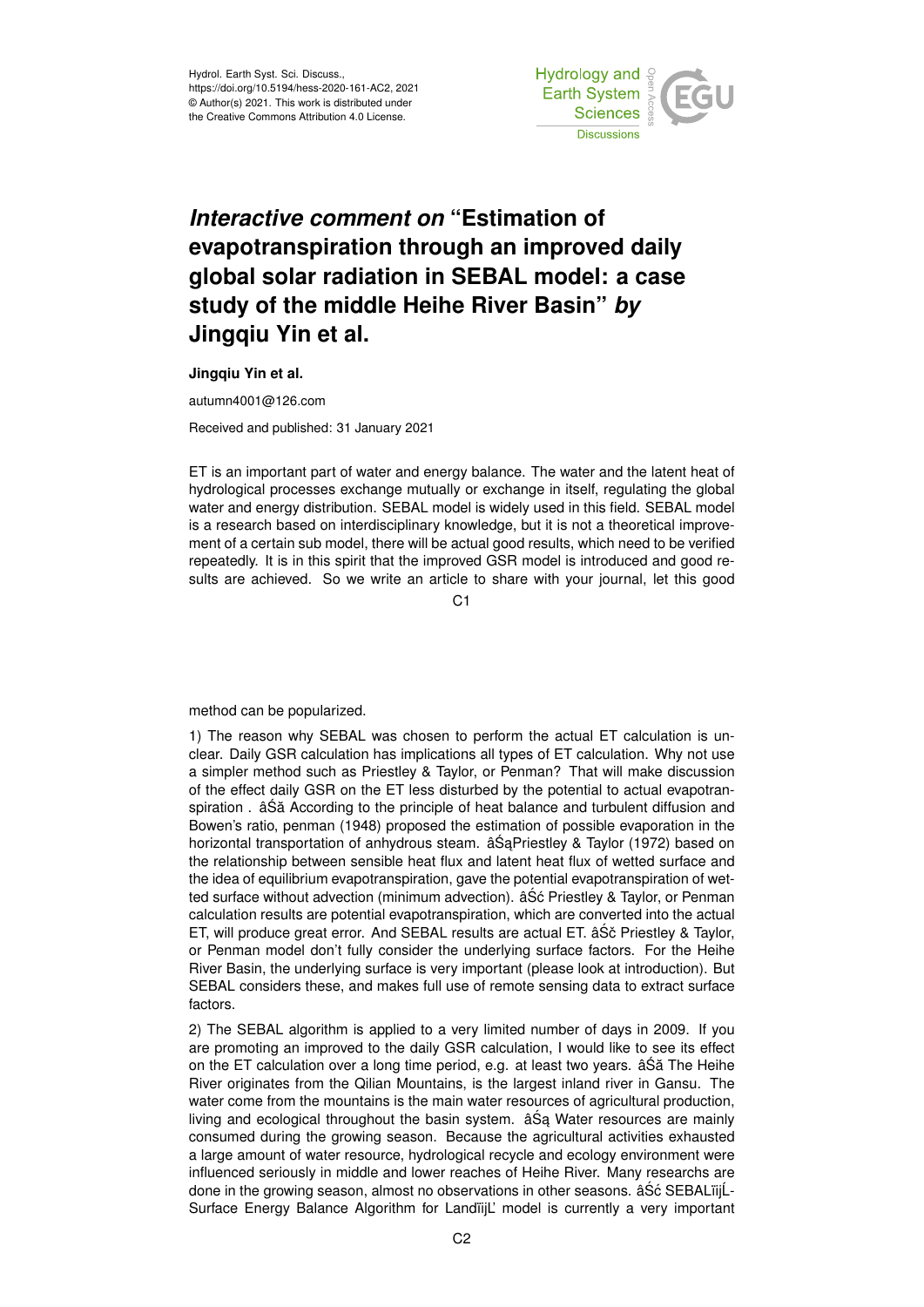method for estimating water and heat fluxes. Using remote sensing data and meteorology knowledge, the calculation of daily scale water and heat fluxes is feasible and widely applied (Bastiaanssen et al., 2000; Teixeira et al., 2009; Liu, 2008; Yin, 2014; Li et al., 2010; Ahmad et al., 2014; Usman et al., 2015). And The SEBAL model is based on a single-day ET calculation.  $âS\check{c}$  The improved daily GSR over rugged terrains is done enough to estimate the daily GSR of any day of the year (Shi et al.,2018; Shi et al.,2013; Yin,2014;Shi,2013;Deng 2012). The simulation results accuracy improved and spatial distribution more reasonable. This is the latest research result of our research team, the methods and simulation results are being compiled into articles and published. âSd' The SEBAL model can only estimate ET on sunny days, requiring no ´ cloud and not damaged image.TM image cycle is 16 days, with high spatial resolution, MODIS image cycle is one day, but the spatial resolution is less than TM image. We collected many TM image and MODIS image in the growing season, only find this four days remote sensing data can usable. â Se surface albedo and NDVI etc. are changing every day in growing season. The improved daily GSR model and SEBAL model are stable, parameterization methods are mature, and the simulation results are reliable. So we select those four days data.

3) The application of the SEBAL algorithm is insufficiently describe. SEBAL requires the selection of a 'wet' and 'dry' pixel. The authors should be describe how they did this. I have described in the manuscript.Where, the NDVI 0.72 in oasis is selected as wet point, and where, bare ground in desert is selected as dry point.

4) Equations for the error metrics (MABE and MARBE) need to be given in the manuscript. I have given in the manuscript.

5) The employed in-situ measurement need to be describe in a more transparent manner, e.g. for each measured quantity provide to instrument and the expected accuracy of that instrument. With respect to the ET measurements also the energy closure gap need to be reported. You are right, the research on energy closure gap is done by other researchers in digital Heihe. for example Wang et al.,( 2015) This study focuses

 $C3$ 

on the results of improving daily GSR model, and the impact of the improvement on the estimation of ET.

References Shi G.P. iij NQiu X.F. iij NZeng Y., 2018. New Method for Estimating Daily Global Solar Radiation over Sloped Topography in China. Adv. Atmos. Sci., 35(3), 285–295, https://doi.org/10.1007/s00376-017-6243-y. Shi G.P.ïijŇQiu X.F.ïijŇZeng Y., 2013.Distributed Modeling of Three Kinds of Initial Data for Global Solar Radiation Simulation in China. Sci. Geogr. Sin.,33(4):385-392. Deng Y.J., 2012:Distributed Modeling of Daily solar radiation. M.S. thesis, Dept. of physical geography, Nanjing University of Information Science & Technology. Shi G.P., 2013. Research on 3S integrated model of daily solar radiation over rugged terrain. Phd. thesis, Nanjing University of Information Science & Technology. Yin J.Q.,2014. Study on daily evapotranspiration estimation model by remote sensing coupling daily global solar radiation model and daily mean LST model. Phd. thesis, Nanjing University of Information Science & Technology. Wang JM, Wang WZ, Liu S, Ma M, Li X. 2009.The problems of surface energy balance closure – An oview and case study. Advances in Earth Sciences,24(7):705-713.

Interactive comment on Hydrol. Earth Syst. Sci. Discuss., https://doi.org/10.5194/hess-2020- 161, 2020.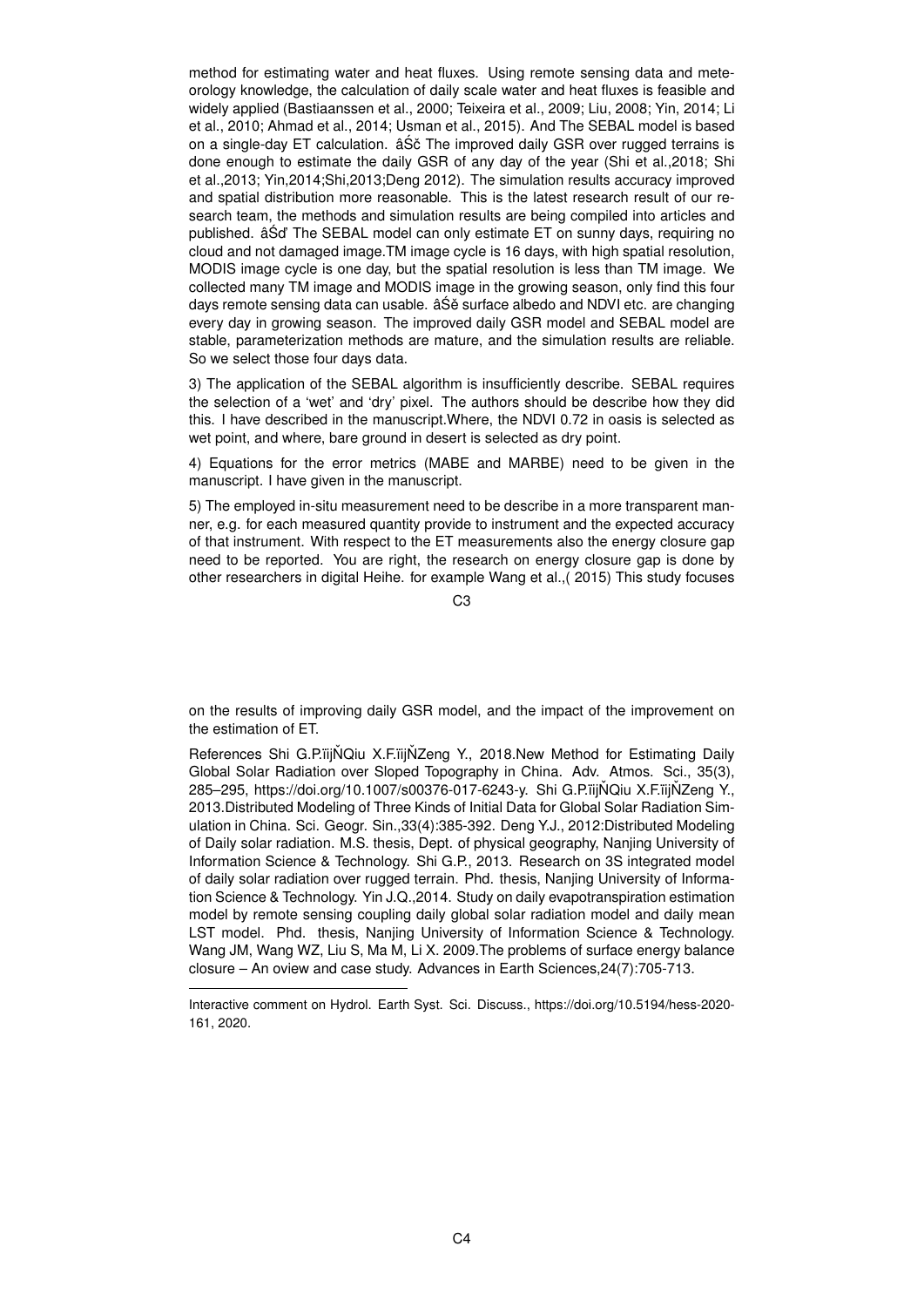

**Fig. 1.**

C5

| Classification  |          | farmland |          | wetland  |                  |          |  |
|-----------------|----------|----------|----------|----------|------------------|----------|--|
|                 | measured | original | improved | measured | original         | improved |  |
|                 | FT       | scheme   | scheme   | ET       | scheme           | scheme   |  |
| TM strategy     | 4.8      | 6.3      | 50       | 2.2      | 4.7              | 3.5      |  |
| <b>MODIS</b>    | 48       | 63       | 42       | 22       | $\boldsymbol{A}$ | 2.6      |  |
| strategy        |          |          |          |          |                  |          |  |
| <b>TM/MODIS</b> | 48       | 70       | 48       | 22       | 47               | 31       |  |
| Hybrid strategy |          |          |          |          |                  |          |  |